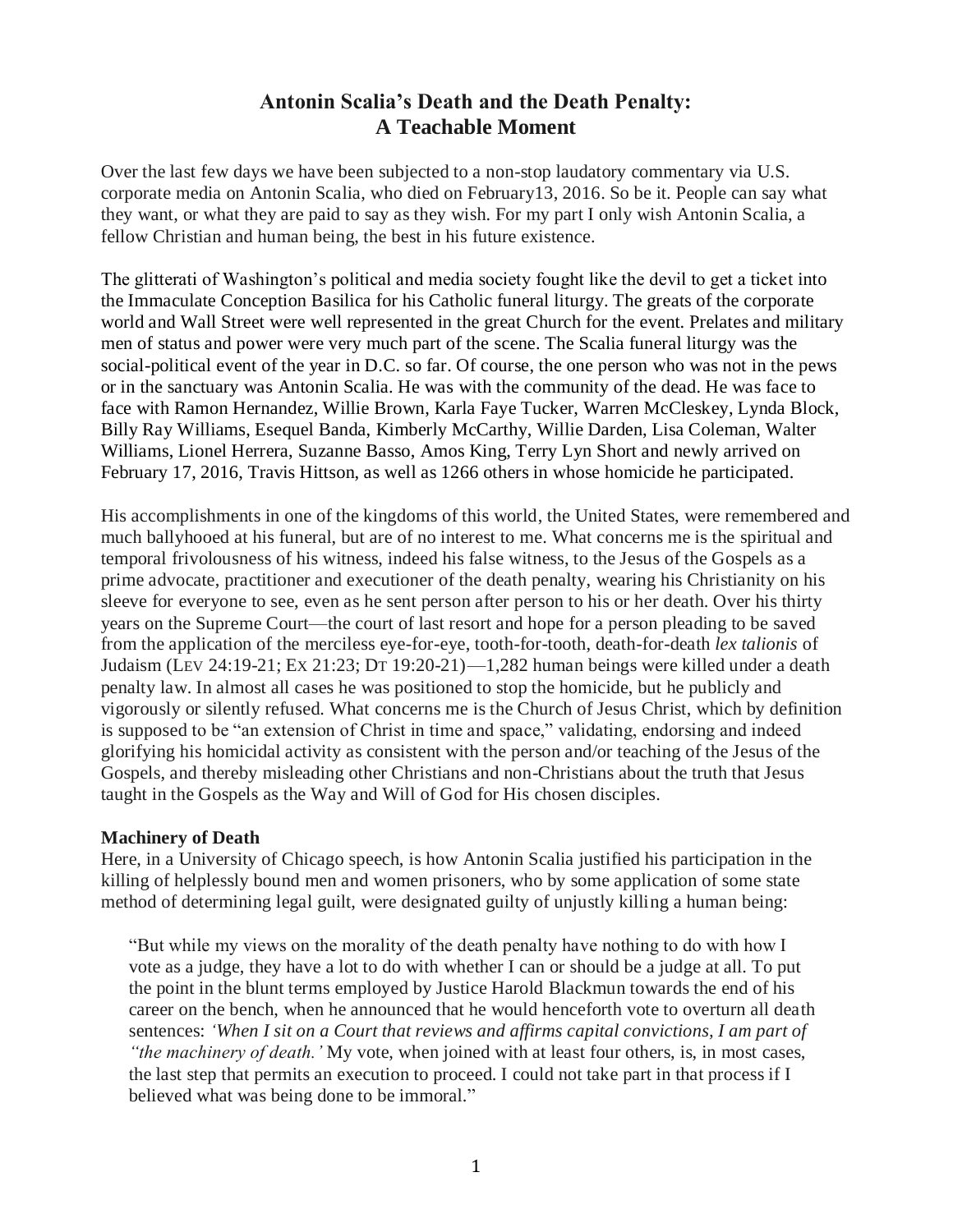"I could not take part in that process if I believed what was being done to be immoral." Therein lays the spiritual and temporal, lethal and frivolous witness of his Christian witness to the Way taught by Jesus in the Gospels for His chosen disciple. It is true that the Mosaic Law along with numerous other codes of law state approximately what Deuteronomy 19:20-21 declares:

*"The rest will hear and be afraid, and will never again do such an evil thing among you. Thus you shall not show pity: life for life, eye for eye, tooth for tooth, hand for hand, foot for foot*.*"*

It is equally true, however, that Jesus declares for those who believe He is Lord, God, Messiah, the Word of God Incarnate and Savior, *"You have heard it said of old, 'an eye for an eye and a tooth for a tooth' but I say to you…"* (MT 5:38-42), which is an exposition rejecting even proportionate retaliation. So how, pray tell, does a Christian acquire the requisite degree of moral certainty to become "part of the machinery of death" that executes people under the auspices of one code of law or another? Can a Christian judge in a country whose code of law beheads a woman legally designated an adulteress vote for her execution, become part of the "machinery of death" that legally cuts her head off?

Antonin Scalia, a Baptized Christian, justifies his participation in the "machinery of death" that burns people to death in an electric chair this way:

"The Constitution that I interpret and apply is not living but dead—or, as I prefer to put it, enduring. It means today not what current society (much less the Court) thinks it ought to mean, but what it meant when it was adopted. For me, therefore, the constitutionality of the death penalty is not a difficult, soul-wrenching question. It was clearly permitted when the Eighth Amendment was adopted (not merely for murder, by the way, but for all felonies including, for example, horse thieving, as anyone can verify by watching a western movie). And so it is clearly permitted today."

### **A Method of Interpretation as the Highest Good to be Followed**

In the shifty and slippery language of legalese this method of interpretation is called strict constructionism. If a constitution or some other primary legal code of a state says and has said since its composition that a particular act is legal then this is what a Christian strict constructionist judge must accept as his or her duty to support and enforce via the police power of the state. Hence Antonin Scalia, Christian, is just doing his job, in following precedent over the teachings of Jesus, sending people to death that the law designates should be killed. How this differs from the following reflection by Thomas Merton is beyond my rational power to discern:

*"Adolph Eichmann and others like him felt no guilt for their share in the extermination of the Jews. This feeling of justification was due partly to their absolute obedience to higher legal authority and partly to the care of an efficiency that went into the details of their work. This made the big business of death all the more innocent and effective because it involved a long chain of individuals, each of whom from bottom to top could feel himself absolved from responsibility and each of whom would salve his conscience with the meticulous efficiency he put into his part in the operation."*

Two points concerning the above: One, Antonin Scalia was lauded among his judicial peers for the exceptionally meticulous effort he put into his personal strict constructionist's Constitutional interpretation upholding the death penalty. Two, in exterminating the Jews, Hitler and other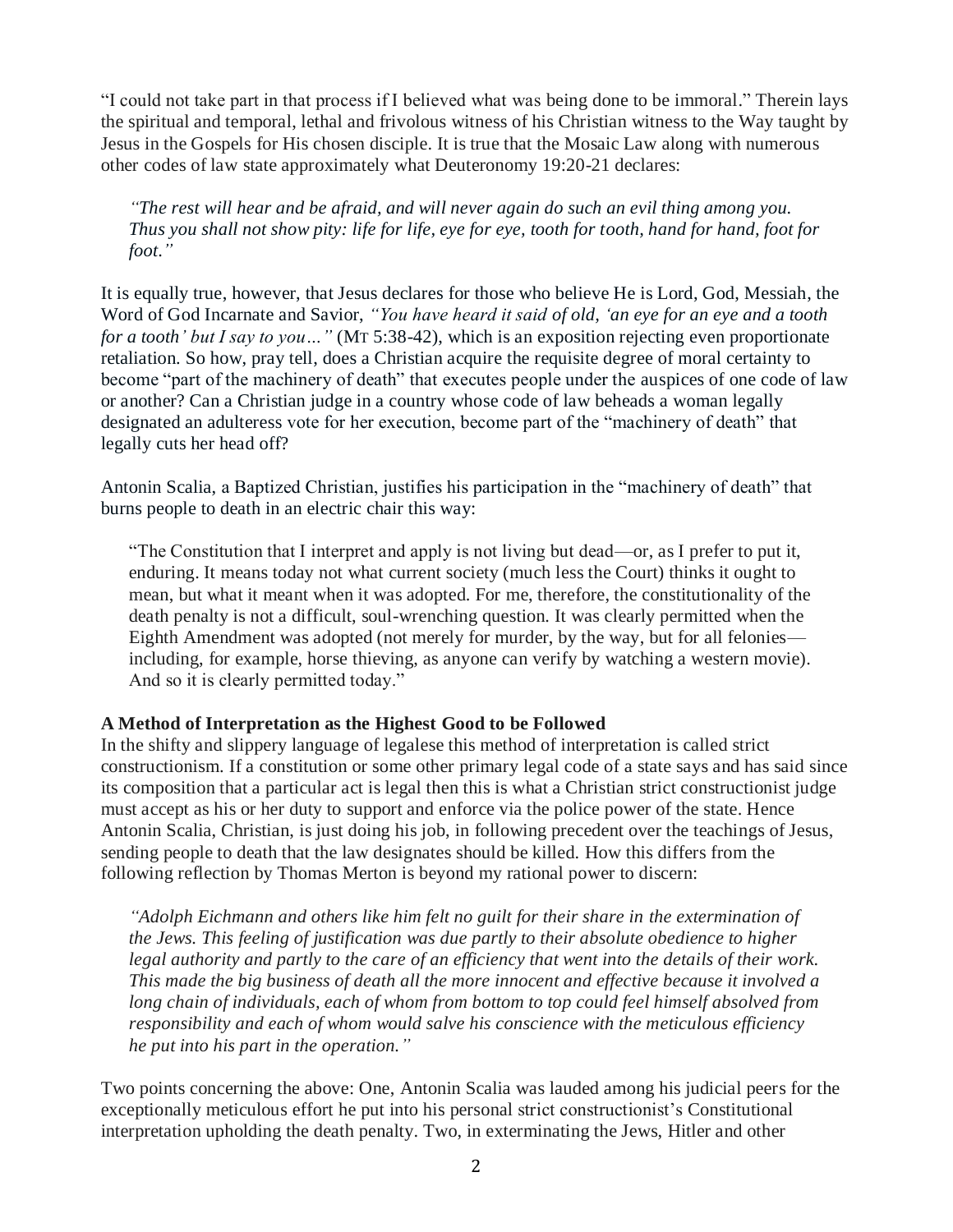Germans like him broke no laws. Everything they did was legal. This is why the *ex post facto* law of so-called crimes against humanity had to be created. Anton Scalia broke no laws in the way he participated in the killing of people.

# **Are all Occupations Open to Christians to Pursue**?

But *the* issue is, can a Christian in good faith morally take a job that requires him or her to do what Jesus never did, would never do and taught His disciple they should not do? Can a Baptized follower of Jesus join a group, that regularly as a normal part of being a group, engages in activities that Jesus could never be imagined doing, and that in no way could ever be interpreted as obeying Jesus' *"new commandment"* to "*love one another as I have loved you"*? Where does Jesus give His Baptized disciples divine permission to substitute the law and rules of a group for His revelatory teaching regarding the will of the Father, which He comes to earth to do and to teach by His words and deeds? Nowhere! He does not grant such permission to any disciple!

# **The Irrelevancy of Catholic Christianity to the Workplace**

Yet, Antonin Scalia, so lionized in the Catholic press and among the Catholic hierarchy for his Catholicism, said in a 2007 address at a Villanova Law School conference, "The bottom line is that my Catholic faith seems to me to have little effect on my work as a judge. Just as there is no 'Catholic' way to cook a hamburger, I am hard pressed to tell you of a single opinion of mine that would have come out differently if I were not Catholic." Despite the fallaciousness of his hamburger analogy, his position is clear. The Jesus of the Gospels has nothing pertinent to say to him regarding killing people that other people say should be killed.

I can only ask again, "Where does Jesus give His chosen, Baptized disciple divine permission to substitute a group's rule or decision made by mere creatures for His revelation of the moral will of the Creator? Where does He present the option of being a part-time disciple? The Greek word from which baptized is derived means total immersion. From the moment of one's Baptism, there are no time-outs. Antonin Scalia's Catholicism as he relates it to his job is comparable to Mafia Catholic morality—staunchly Catholic in family values, excessive in tithing, receiving all the Sacraments, an exuberant respect for nuns and good liturgical theatre, but when it comes to the organization's business, Christianity and Catholicism are shut out completely. To repeat what I said in the beginning, "What concerns me is the eternal and temporal lethal frivolousness of his witness, indeed his false witness, to the Jesus of the Gospels and His teaching, while wearing his Christianity on his sleeve for everyone to see." And as also said in the beginning, what concerns me equally is the institutional Church aggrandizing his Christian witness to his fellow Christians and to the world. But then, laying aside the Gospel to pick up the gun is the entire history of Constantinian Christianity and its anti-witness to the truth of the teaching of Jesus in the Gospels for 1700 years. This, however, does not mean that the rulers of the institutional Church should be permitted to go forward unimpeded and unprotested—especially in view of the ultimate end that is at stake, specifically the eternal salvation of each and all.

# **Mosaic Law and State Law**

In countering the anti-witness of Antonin Scalia to Jesus' teaching, it might be pertinent to be acutely aware of the commentary attached to the concluding verse, MT 28:20 of the Gospel of Saint Matthew, in the official Bible of the Catholic Church, THE NEW AMERICAN BIBLE:

*'All that I have commanded you;' that is the moral teaching found in the Gospel, preeminently that of the Sermon on the Mount. The commandments of Jesus are the*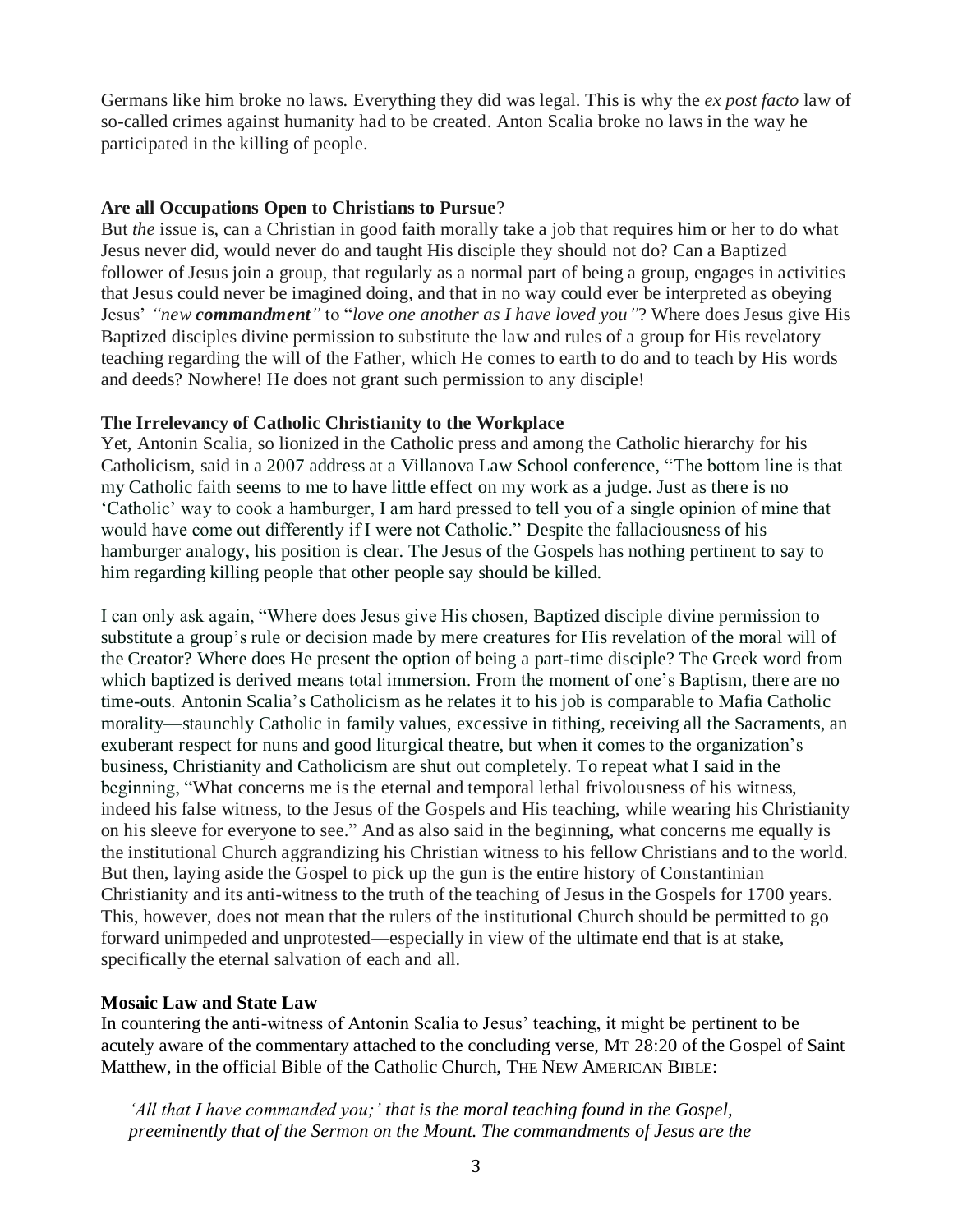*standard of Christian conduct, not the Mosaic law, except where some of the Mosaic commandments have now been invested with the authority of Jesus.*

Obviously the Mosaic Law's *lex talionis* has not been invested with the authority of Jesus for Christian conduct, since He explicitly repudiated it in the Sermon on the Mount (MT 5:38-42), as well as, by His entire life and on the cross—where He did not retaliate by calling down curses of death on those killing Him, but instead mercifully loved, prayed for and forgave His enemies who were His murderers.

Now although it is blatantly evident, it probably needs to be explicitly mentioned here, that Jesus also did not teach His Church or its leaders to substitute philosophy, liberal or conservative, as the standard of Christian conduct or as a way to downgrade, supersede, alter, transmogrify or otherwise render operationally nugatory His commandments and His Sermon on the Mount. It also should be patently evident, but equally in need of mentioning, that if *"the commandments of Jesus are the standard of Christian conduct, not the Mosaic law,"* then *"the commandments of Jesus are the standard of Christian conduct"* and not some secular state law put together by post-ORIGINAL SIN men and women.

#### **Examination of Conscience and the Beam in One's Own Eye**

Antonin Scalia wrote regarding his unalterable support of killing human beings that have been designated by some process of law to be no longer worthy of life that, "If the system that has been in place for 200 years (and remains widely approved) 'shocks' the consciousness of the dissenters [to the death penalty], perhaps they should doubt the calibration of their consciences, or, better still, the usefulness of 'conscience shocking' as a legal test." The accepted mythology behind such a statement by a Christian would take volumes of exegesis to unpack. But what is clear and spiritually staggering in the face of the teachings of Jesus is that Antonin does not seem to think he needs to doubt the calibration of his own conscience. To a literate outsider who has read the teaching of Jesus in the Gospels, to hear a Christian—who participates in the name of some code of law in legally killing helplessly bound and gaged prisoners—maniacally maintain that those Christians who disagree with him must consider re-calibrating their consciences, not him, must seem mindboggling.

#### **Time Choices and Eternal Consequences**

The gigantic, unknown and unfathomable reality that a person enters after his or her last breath may or may not be tethered—as far as one can humanly see—to anything a person has done on earth. In faith, the Gospel reveals to us that there is a connection and that what we do on earth makes a difference in eternity. Human existence as lived is not just a meaningless conglomeration of choices in an eternally insignificant game in a sandbox. Believing *"Jesus is Lord"* makes a difference in time and in eternity. *"Whatever you do unto the least you do unto me,"* (MT 25:31-46) communicates an unbreakable link between an act in time and one's eternity. Praying to God to, *"Forgive us our trespasses as we forgive those who trespass against us*,*"* is not merely an oftrepeated mindless mantra, which is unrelated to human choices in time, the state of soul of a person and the process of eternal redemption. *"For with what judgment you judge, you shall be judged: and with what measure you measure, it shall be measured to you again"* (MT 7:2, 6:13; MK 4:24; Lk 6:37) is the absolute, infallible truth of the Word of God Incarnate Himself in the Gospels regarding an ineradicable dimension of reality beyond death. How these truths mentioned immediately above play-out in eternity is beyond human comprehension. That they are operative in eternity is certain truth because Christ-God teaches that they are.